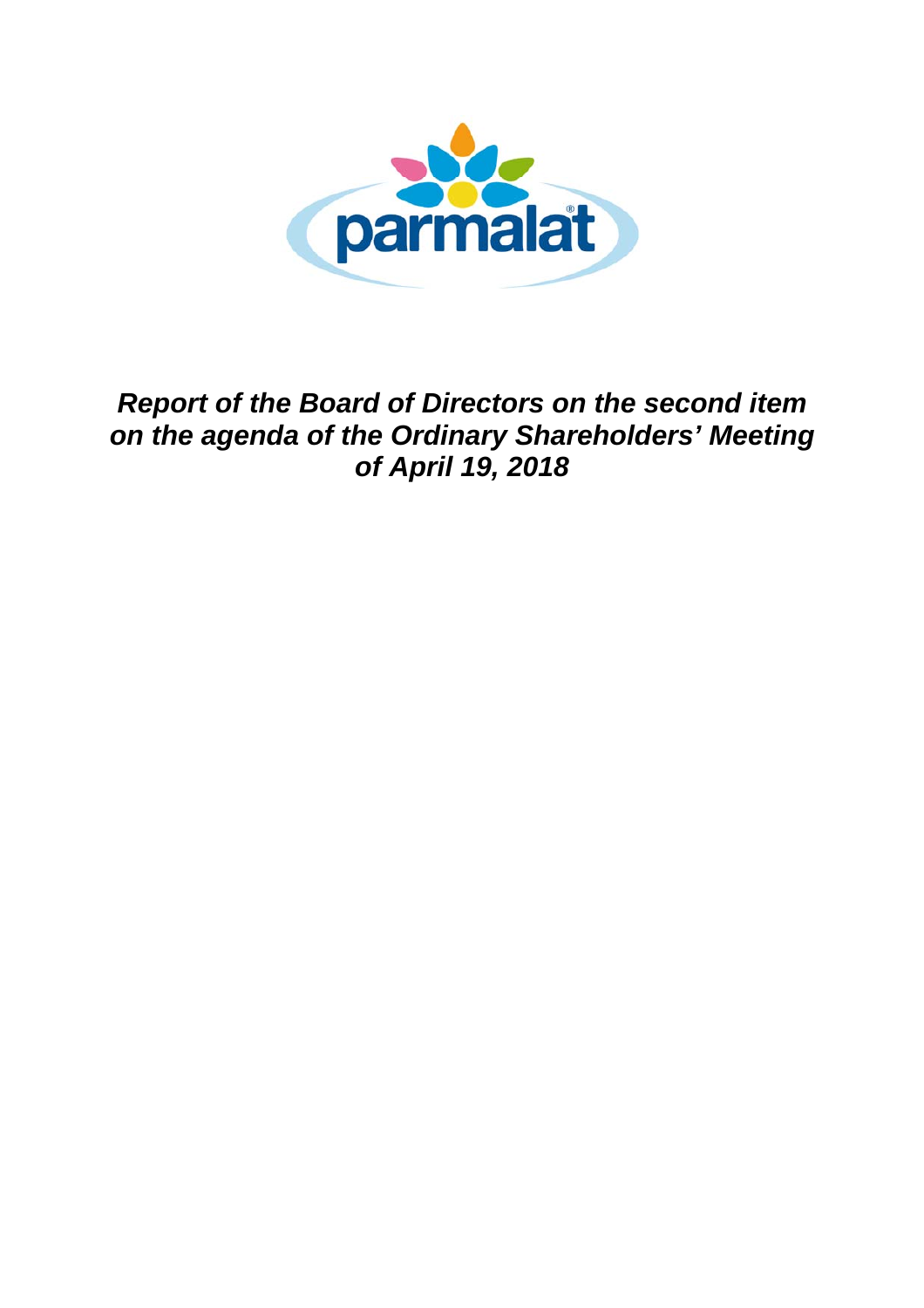Report of the Board of Directors on the *second item* on the agenda of the Ordinary Shareholders' Meeting:

- Compensation Report: Compensation Policy.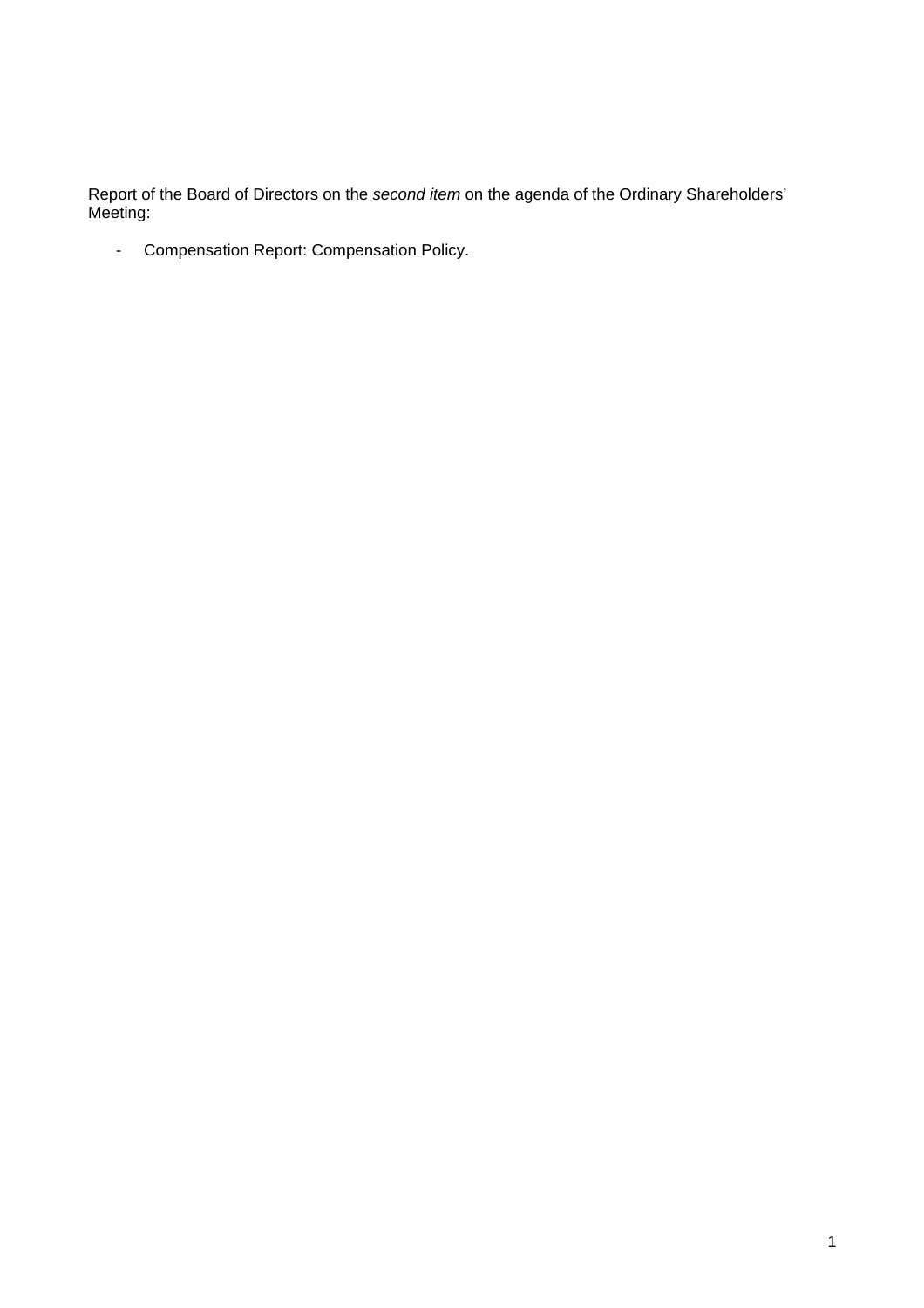### **Report of the Board of Directors on the** *second item* **on the agenda of the Shareholders' Meeting:**

### **Compensation Report: Compensation Policy.**

Dear Shareholders,

the report submitted for your review explains the policy for the compensation of members of management entities, the general manager and executives with strategic responsibilities.

The Compensation Report was approved by the Board of Directors on March 15, 2018, further to a prior favorable opinion by the Nominating and Compensation Committee and is now being submitted to the Shareholders' Meeting, pursuant to Article 123-*ter,* Section 6, of the Legislative Decree No. 58/1998 ("TUF")

The Shareholders' Meeting will be asked to cast a consultative vote in favor or against Section I of the Compensation Report (non-binding resolution). The results of the vote will be made available to the public pursuant to Article125-*quarter,* Section 2, of the TUF.

Please find below a motion concerning the Second Item on the Agenda of the Ordinary Shareholders' Meeting.

#### "*Dear Shareholders:*

#### *We recommend that you:*

• cast a favorable consultative vote on the non-binding resolution concerning the *Compensation Policy of Directors, as set forth in Section I of the Compensation Report.*"

Annex: Section I – Report on the Compensation of Directors, the General Manager and Executives with Strategic Responsibilities

Milan, March 15, 2018

The Board of Directors by: Gabriella Chersicla – Chairperson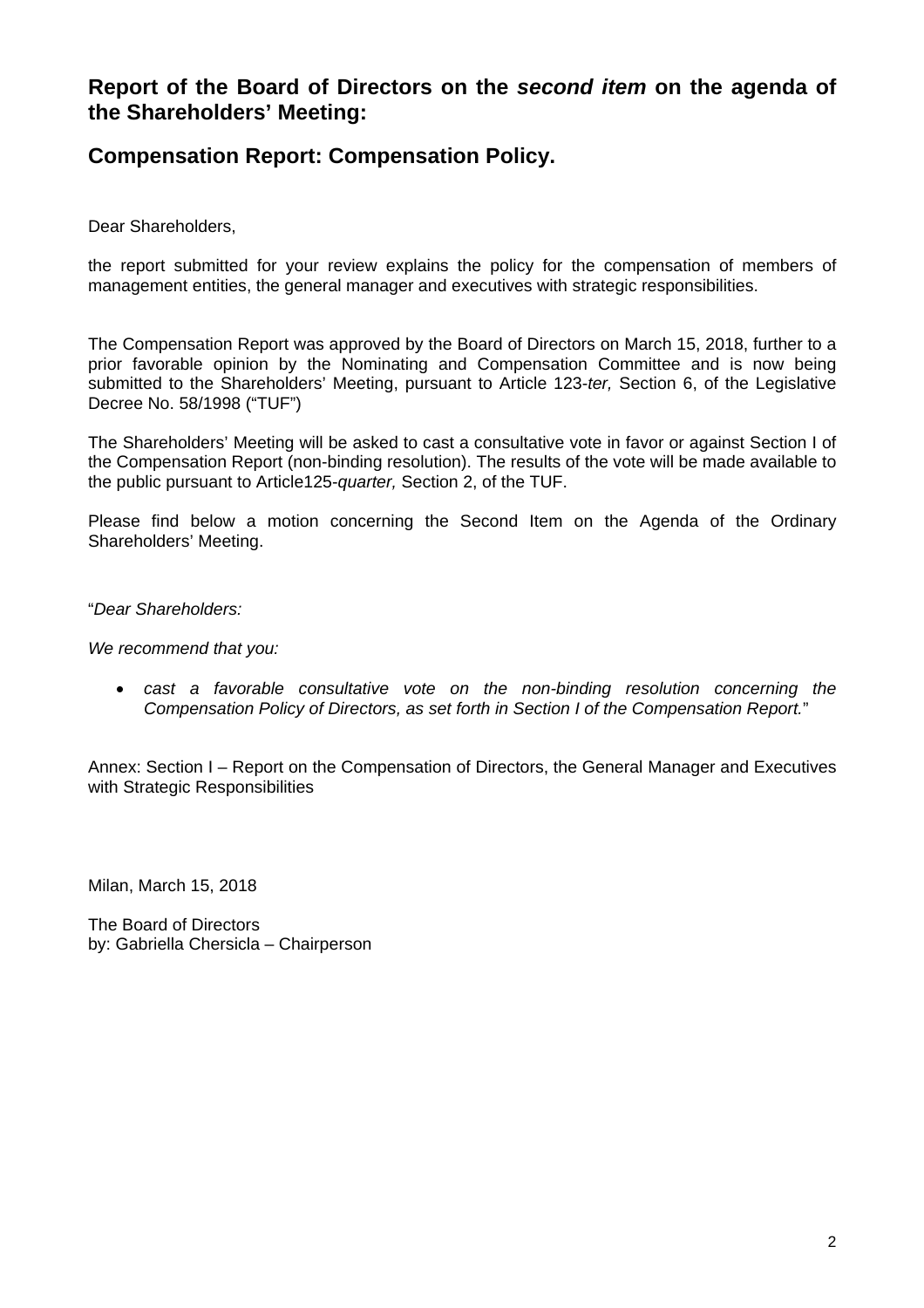# **SECTION I**

### **1. Introduction**

### **1.1. The Governance Model**

Parmalat S.p.A. ("Parmalat" or the "Company") is managed by a Board of Directors whose members are elected through slate voting.

The Board of Directors currently in office was elected by the Shareholders' Meeting on April 29, 2016; its members are listed below:

|                            |                                                | <b>Committee Assignments</b>                                     |                                             |
|----------------------------|------------------------------------------------|------------------------------------------------------------------|---------------------------------------------|
| <b>Director</b>            | <b>Post held at Parmalat</b>                   | <b>Nominating and</b><br><b>Compensation</b><br><b>Committee</b> | <b>Control and Risk</b><br><b>Committee</b> |
| Gabriella Chersicla        | Chairperson                                    |                                                                  |                                             |
| Yvon Guérin*               | Chief Executive Officer and<br>General Manager |                                                                  |                                             |
| Jean-Marc Bernier **       | Chief Executive Officer and<br>General Manager |                                                                  |                                             |
| Patrice Gassenbach         | Director                                       |                                                                  |                                             |
| Michel Peslier             | Director                                       |                                                                  |                                             |
| Elena Vasco                | <b>Independent Director</b>                    | $\mathbf{x}$                                                     |                                             |
| Angela Gamba               | <b>Independent Director</b>                    | $\mathbf{x}$                                                     | $\mathbf{x}$                                |
| Pier Giuseppe<br>Biandrino | <b>Independent Director</b>                    |                                                                  | $\mathbf{x}$                                |
| Nicolò Dubini              | <b>Independent Director</b>                    | $\mathbf{x}$                                                     | $\mathbf{x}$                                |
| Umberto Mosetti            | <b>Independent Director</b>                    |                                                                  |                                             |

\* Yvon Guérin resigned from the posts of Director, Chief Executive Officer and General Manager of Parmalat effective September 12, 2017. \*\*Further to Yvon Guérin's resignation, Jean-Marc Bernier was elected on September 12, 2017.

On September 12, 2017, further to Yvon Guérin's resignation from the posts of Director, Chief Executive Officer and General Manager of Parmalat, the Board of Directors, acting pursuant to and for the purposes of Article 11 of the Company Bylaws and Article 2386 of the Italian Civil Code and with the consent of the Board of Statutory Auditors, appointed Jean-Marc Bernier to the Company's Board of Directors for a term of office ending with the next Shareholders' Meeting.

Based on an affidavit provided by Jean-Marc Bernier, the Board of Directors determined that he did not meet the independence requirements of Article 147-*ter,* Section 4, of the TUF, which cites Article 148, Section 3, of the TUF, and those of Article 3 of the Corporate Governance Code of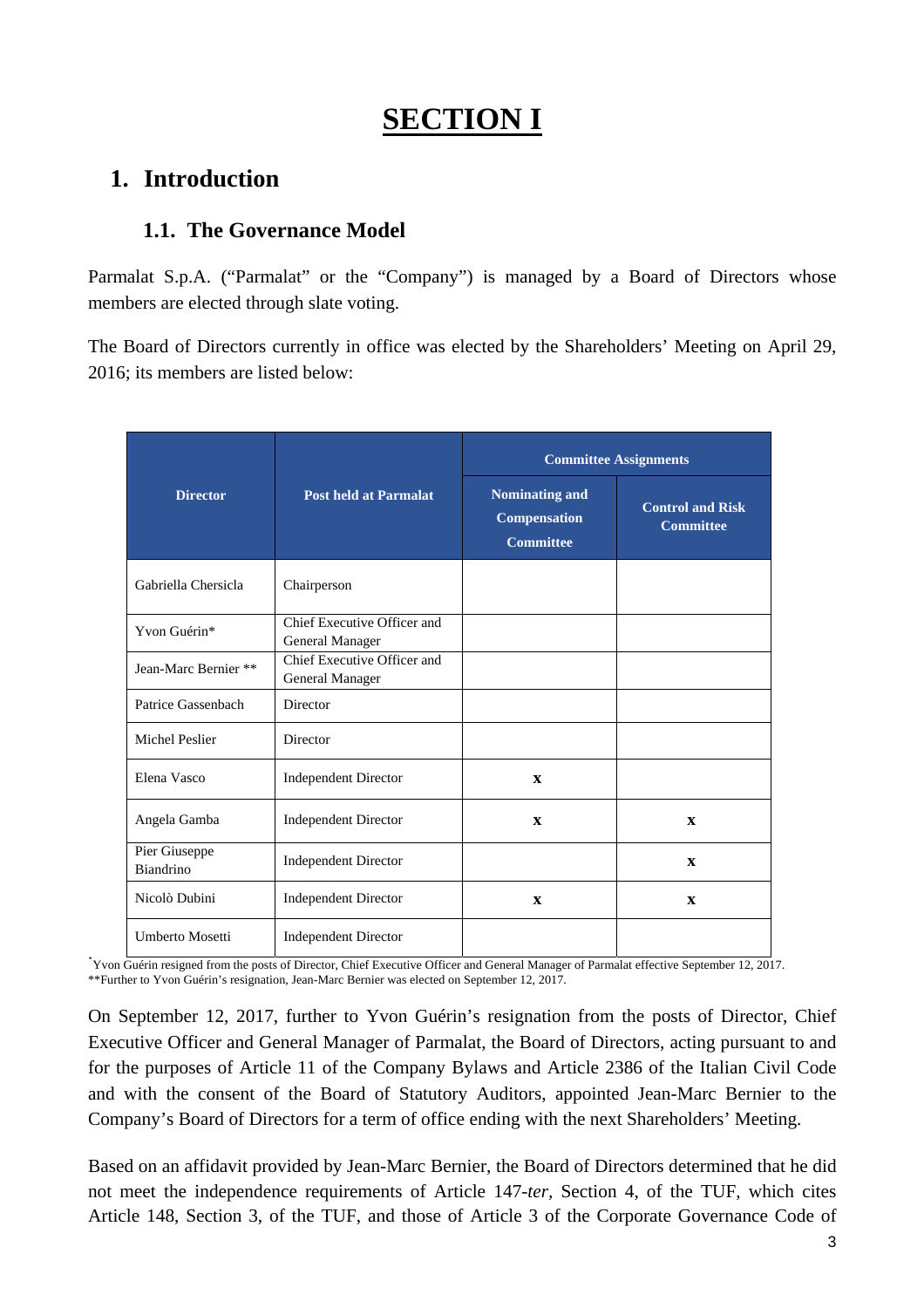Borsa Italiana S.p.A. Jean-Marc Bernier indicated that he did not own any Company shares. The Board of Directors named Jean-Marc Bernier Chief Executive Officer and General Manager, providing him with the corresponding powers.

On May 9, 2016, the Board of Directors established a Nominating and Compensation Committee and a Control and Risk Committee, which also performs the functions of Committee for Relatedparty Transactions.

As of the end of the reporting period, Parmalat's Executives with Strategic Responsibilities included:

- The Group Chief Financial Officer, Pierluigi Bonavita
- The Group HR Director, Paolo Tanghetti
- The General Counsel, Giuseppina Corsi

### **1.2. Process to Define and Approve the Compensation Policy**

The Nominating and Compensation Committee submits the compensation policy to the Board of Directors for approval. The Board of Directors, after reviewing and approving the compensation policy, submits it to the Shareholders' Meeting for a consultative vote.



The compensation policy, as approved by the Board of Directors, defines the principles and guidelines that:

- the Board of Directors is required to follow in defining the compensations of:
	- o the members of the Board of Directors and, specifically, Directors who perform special functions;
	- o the Executives with Strategic Responsibilities;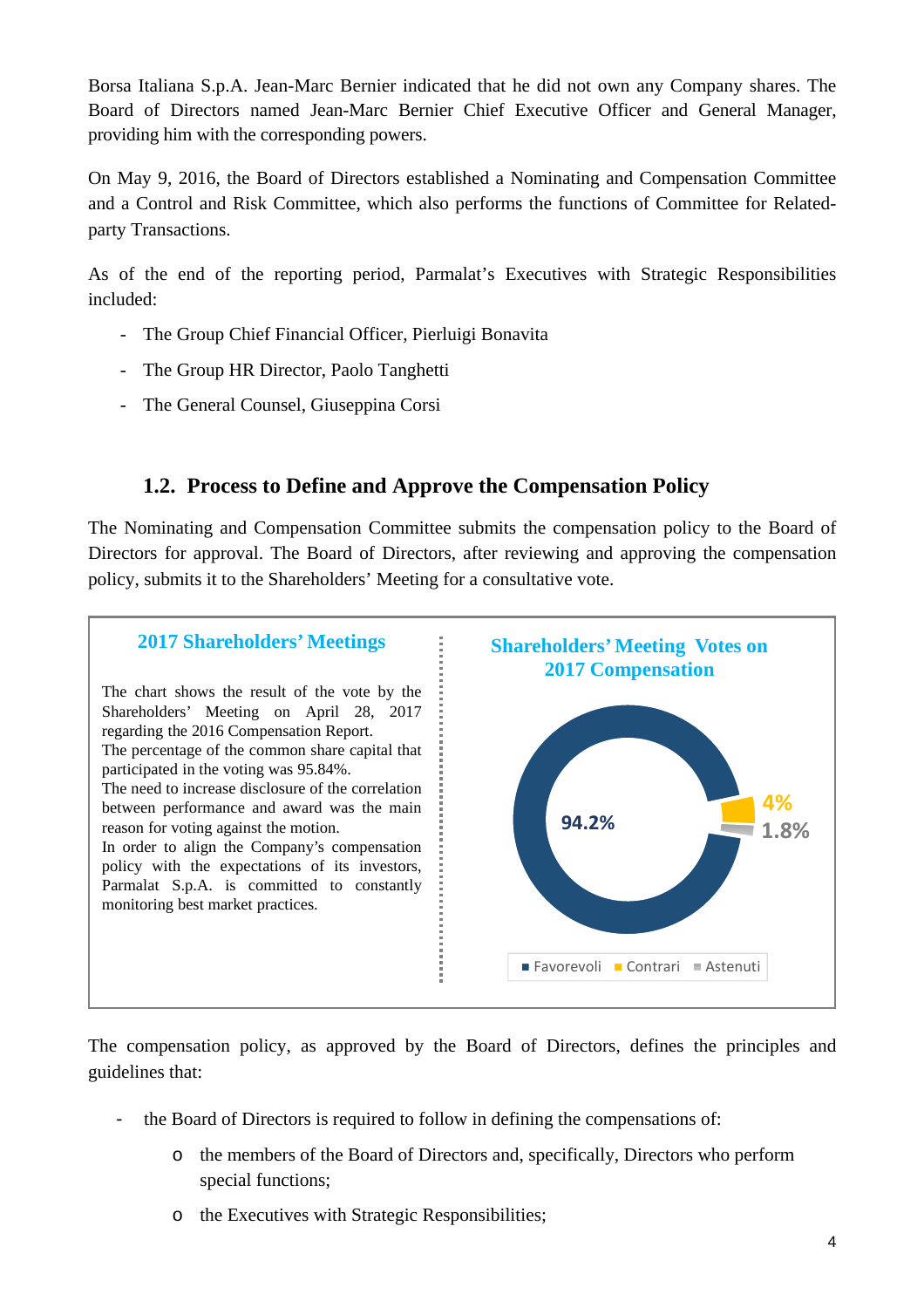- the Group uses as a reference in defining the compensation of top management.

As part of the process of defining the compensation policy, the Company analyzes and monitors on an ongoing basis market practices and compensation levels, based on data supplied by outside experts on an aggregate basis, without making specific references to other companies. Independent experts contributes to the policy's development.

The compensation policy was prepared consistent with the recommendations of Article 6 of the Corporate Governance Code for Listed Companies approved by the Corporate Governance Committee and endorsed by Borsa Italiana S.p.A. This Compensation Report was prepared in accordance with the provisions set forth in the document published by the Consob to implement Article 123-*ter* of Legislative Decree No. 58/1998, which deals with transparency issues concerning the compensation of Directors of listed companies.

### **1.3. Role of the Nominating and Compensation Committee**

The Nominating and Compensation Committee currently in office, appointed by the Board of Directors on May 9, 2016, is comprised of three non-executive, independent Directors: Elena Vasco, Chairperson, Angela Gamba and Nicolò Dubini.

This Committee performs a consultative and proposal-making function.

More specifically, in its capacity as Nominating Committee:

- it provides the Board of Directors with opinions regarding the Board's size and composition and makes recommendations about the professional competencies the presence of which is deemed desirable within the Board of Directors and regarding the issues referred to in Article1.C.3 (guidance concerning the maximum number of Directors) and Article 1.C.4 (waiver of noncompete agreement) of the Corporate Governance Code;
- it submits proposals to the Board of Directors regarding candidate for the post of Directors who should be coopted as replacements for independent Directors;

in its capacity as Compensation Committee:

- it submits recommendations or opinions to the Board of Directors regarding the compensation of executive Directors and other Directors, as well as on the determination of performance targets upon which the variable compensation component is based. It monitors the implementation of the resolutions adopted by the Board of Directors, specifically verifying whether the performance targets are being met;
- at the request of the Chief Executive Officer or the General Manager, it defines the parameters and submits proposals for determining the compensation of the Company's senior management and the possible adoption of stock option plans or grants of shares of stock or other financial instruments that may be used to incentivize the loyalty of senior management. It supports the Board of Directors in defining a compensation policy for Directors and executive with strategic responsibilities, periodically assessing the adequacy, overall consistency and concrete implementation of the abovementioned compensation policy, using for this purpose the information provided by the managing directors.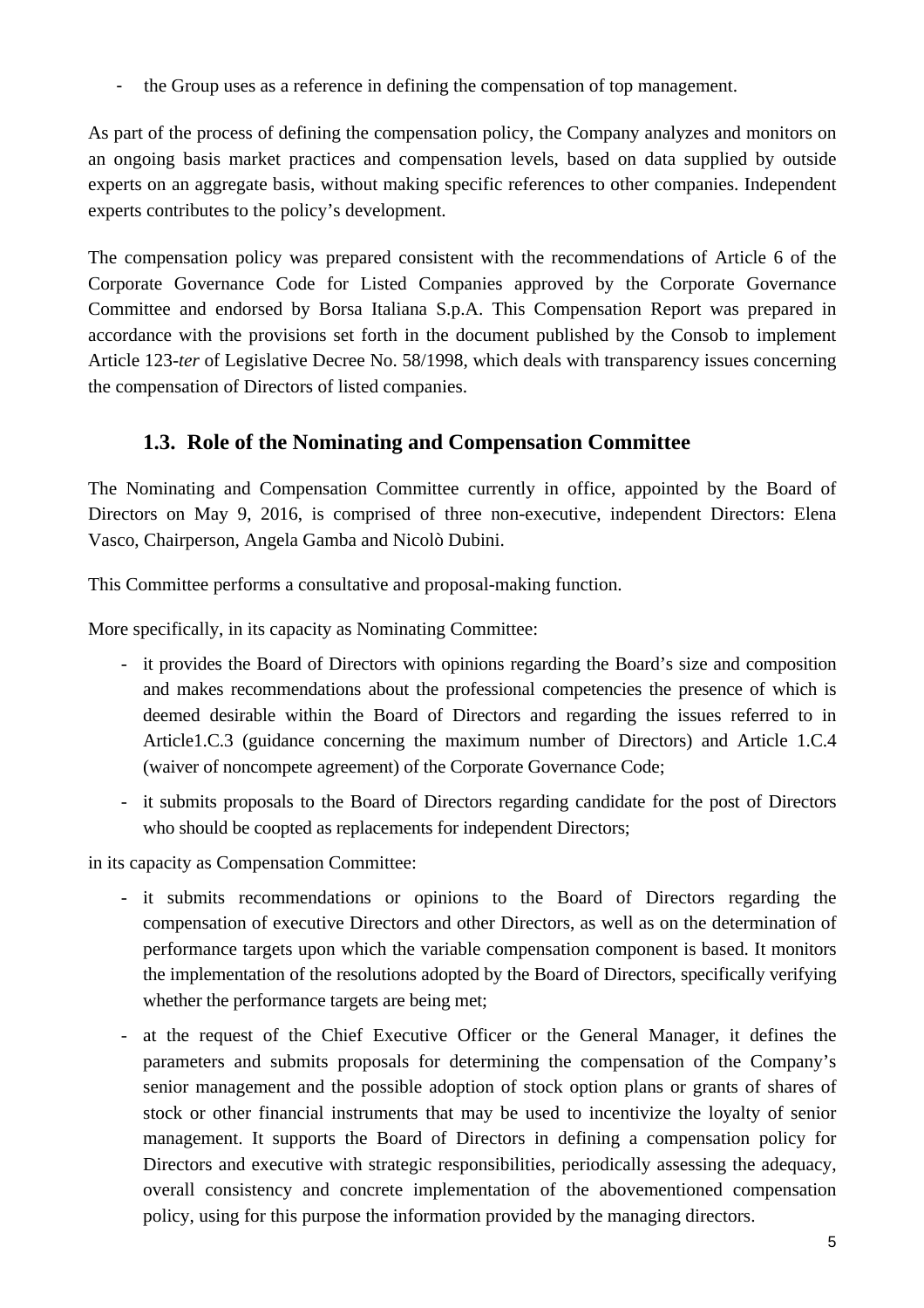In 2017, the Nominating and Compensation Committee held five meetings attended by all Committee members (see the table below for details). Minutes were kept of each Committee meeting.

A breakdown of the attendance at Committee meetings is provided below:



# **2. Guiding Principles of the Compensation Policy**

### **2.1. Objectives of the Compensation Policy**

The definition of a compensation policy has always been a priority for the Group, which, as early as April 2004, was already defining the basic tools needed to implement a policy in line with best practices.

The Group's approach to compensation is focused on performance, awareness of market trends and alignment with the business strategy, in the interest of its stakeholders over the medium/long-term.

The cornerstones of the Group's Compensation Policy are:

- clear and transparent governance;
- compliance with the principles of the corporate governance code;
- monitoring of market trends and practices;
- alignment of compensation sustainability with result sustainability over the long term;
- motivation and loyalty development of all employees, with special emphasis on strategic resources.

These cornerstone principles are also applied to define the compensation of Executives with strategic Responsibilities.

The main objectives of the compensation policy for top management are:

- attract, motivate and retain the needed professional skills;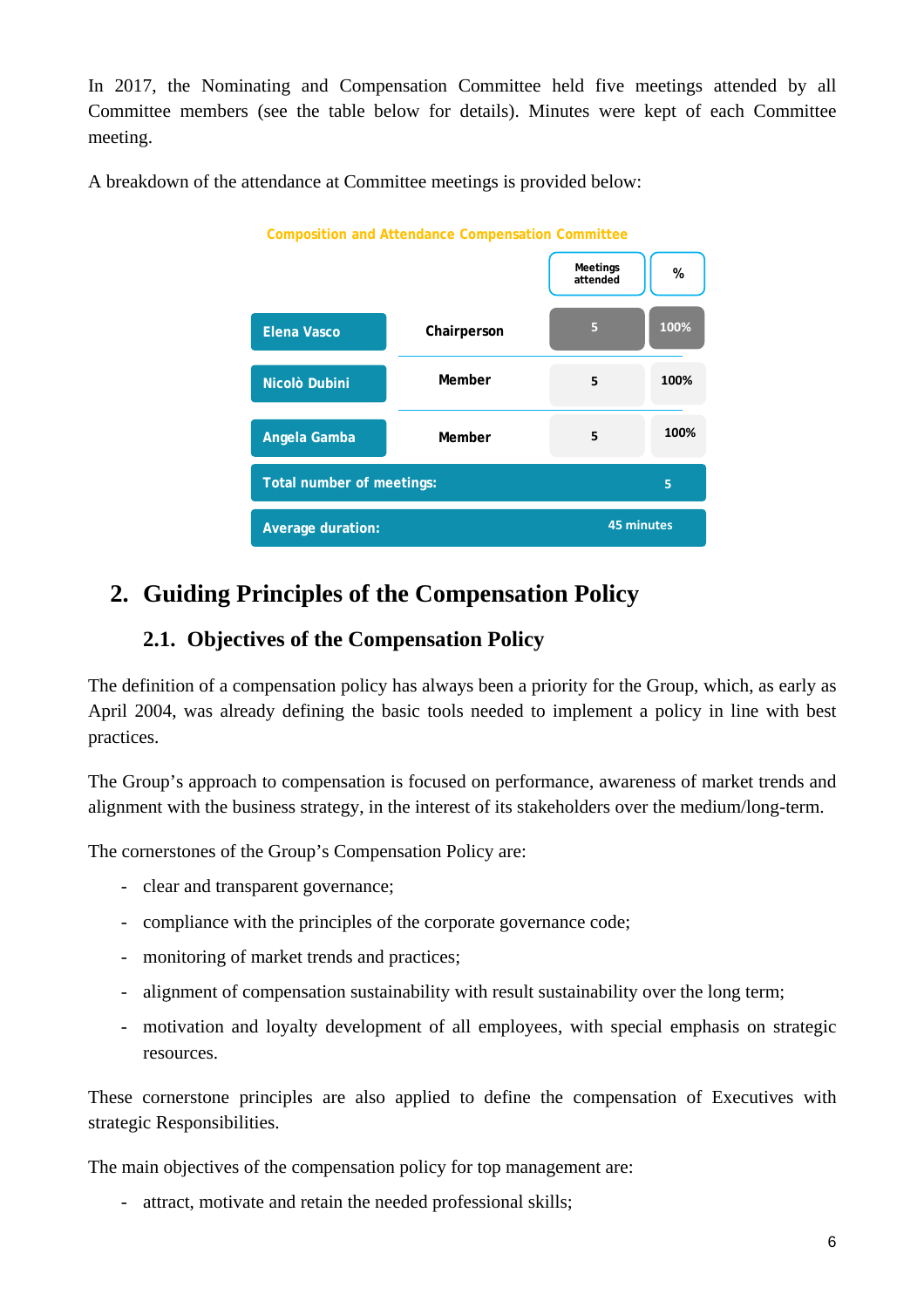- promote the growth of shareholder value;
- promote sustainability over the medium/long term, with special emphasis on the interest of all stakeholders;
- ensure that there is a correlation between compensation and actual performance. over the short and long term, both by the Company and its managers.

Insofar as balancing fixed and variable compensation components is concerned, the compensation policy of top management reflects the risk profile of the Company, whose main objective consist essentially of pursuing growth both organically and through acquisitions, with the restrictions of avoiding the dilution of profitability and maintaining a strong financial position. Considering these elements, in conjunction with the low cyclicality of its industry and the consumption of food products and other consumer goods, Parmalat chose not to excessively emphasize the variable component of the compensation mix.

In addition, this component is subject, for each manager, to a ceiling stated as a percentage of the fixed annual compensation. Specifically, the incentive payable annually may never be greater than 60% of the fixed compensation for the Chief Executive Officer and 45% for other employees.

Specifically with regard to Article 6 of the Corporate Governance Code for Listed Companies (Sections 6.P.2 and 6.C.1), considering the risk profile of the Company and its industry, which by its very nature is less affected by negative conditions in the economy, Parmalat believes that it should not excessively emphasize the variable component of the compensation package. Moreover, given the limits placed on the variable compensation amount and the presence of specific clawback clauses (see Section 5.2.3), it does not believe that it should adopt deferral mechanisms for the variable component vested annually.

### **2.2. Criteria Used to Define Compensation**

The criteria used to define the compensation of top management, consistent with the Group's compensation policy, are:

- market practices and compensation levels and internal compensation levels, with the aim of ensuring external and internal compensation fairness; the Company collaborates each year with specialized independent consultants to perform comparative analyses with specific local and international benchmarks consisting of companies comparable to Parmalat in terms of size and business complexity;
- the Company's performance, to ensure that compensation sustainability is aligned with result sustainability;
- personal impact, personal performance in terms of function delivery and target achievement, and assessment of the required leadership and technical competencies;
- compliance with the Company's Code of Conduct and constant support of the Group's values.

There have been no significant changes made to the compensation policy compared with the previous reporting year.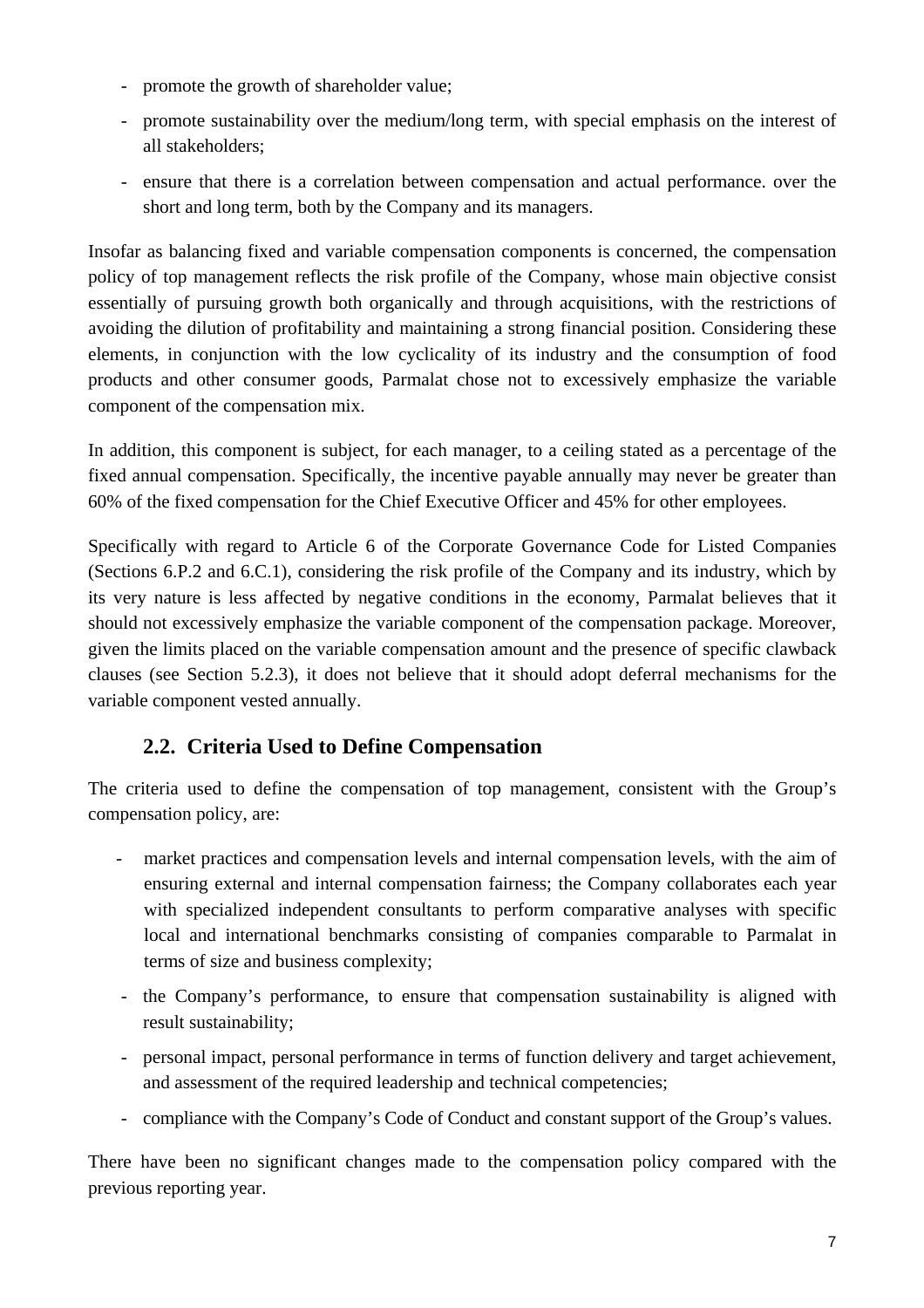In 2018, consistent with the compensation policies defined in 2016, in preparing this Compensation Report, Parmalat relied on the support of a specialized independent company.

## **3. Structure of the Compensation Packages**

### **3.1. Members of the Board of Directors**

The compensation of non-executive Directors, including the Chairman of the Board of Directors, is commensurate with the commitment required of each one of them, taking also into account their service on one or more committees. This compensation is not tied to the achievement of operating and financial results by the Company and, consequently, any participation by non-executive Directors in annual or long-term incentive plans is excluded.

The compensation of Directors is determined by the Shareholders' Meeting and, pursuant to Article 19 of the Bylaws, it does not change until a new resolution is adopted by the Shareholders' Meeting.

The Shareholders' Meeting determined the total compensation of the Board of Directors, which includes the individual compensation of Directors who perform special functions, pursuant to the Bylaws.

The Board of Directors, taking into account the input of the Board of Statutory Auditors, decides the allocation of the total compensation among its members. Directors are entitled to be reimbursed for expenses incurred to perform the tasks assigned to them.

On April 29, 2016, the Shareholders' Meeting approved the annual compensation for the Board of Directors in the amount of 1,000,000 euros.

At a meeting held on May 24, 2016, the Board of Directors allocated the compensation for a partial amount of 700,000 euros.

The total amount was allocated as follows:

- to each Director a fixed annual compensation of 50,000 euros;
- to the Chairperson, an additional annual compensation of 250,000, commensurate with the commitment required by the post she holds.

The Shareholders' Meeting held on April 29, 2016 approved a resolution awarding to Directors serving on Board Committees additional compensation in the amount of 3,900 euros per meeting for each member and 6,500 euros per meeting for Committee Chairpersons.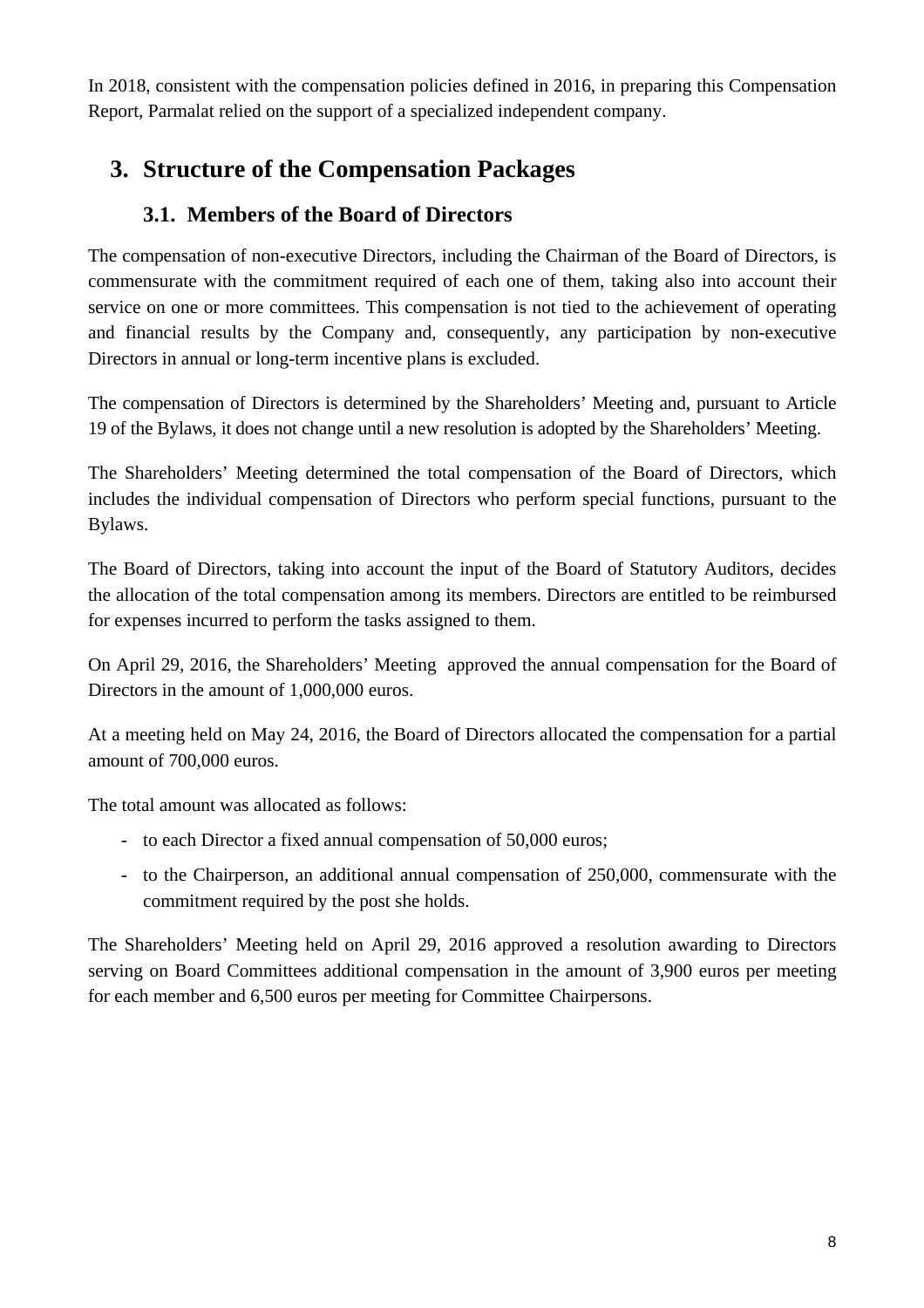

On November 9, 2017, upon a motion by the Nominating and Compensation Committee, the Board of Directors agreed, for the future, to award to each independent Director, provided he or she attends all meetings of the independent Directors that may be held, a compensation of 3,900 euros; all of the above within the total compensation ceiling of 1 million euros approved by the Shareholders' Meeting on April 29, 2016.

### **3.2. Chief Executive Officer and General Manager**

The compensation package of the Chief Executive Officer and General Manager Yvon Guérin, in office until September 12, 2017, included the following:

- fixed compensation for serving as a Director;
- fixed compensation for serving as General Manager;
- annual variable compensation ("Management Incentive Program" or "MIP"), tied to the achievement of predetermined and measurable targets;
- long-term variable compensation, LTI, for the 2016-2018 three-year period.
- additional cash and fringe benefits (such as housing, school tuition for his children and retirement contributions).

On May 24, 2016, the Board of Directors approved a resolution stating that the compensation of Yvon Guérin for his services as Chief Executive Officer was already covered by the compensation that he received for his services as General Manager.

The compensation package of the current Chief Executive Officer and General Manager, Jean-Marc Bernier, included the following:

- fixed compensation for serving as a Director;
- fixed compensation for serving as General Manager;
- annual variable compensation ("Management Incentive Program" or "MIP"), tied to the achievement of predetermined and measurable targets;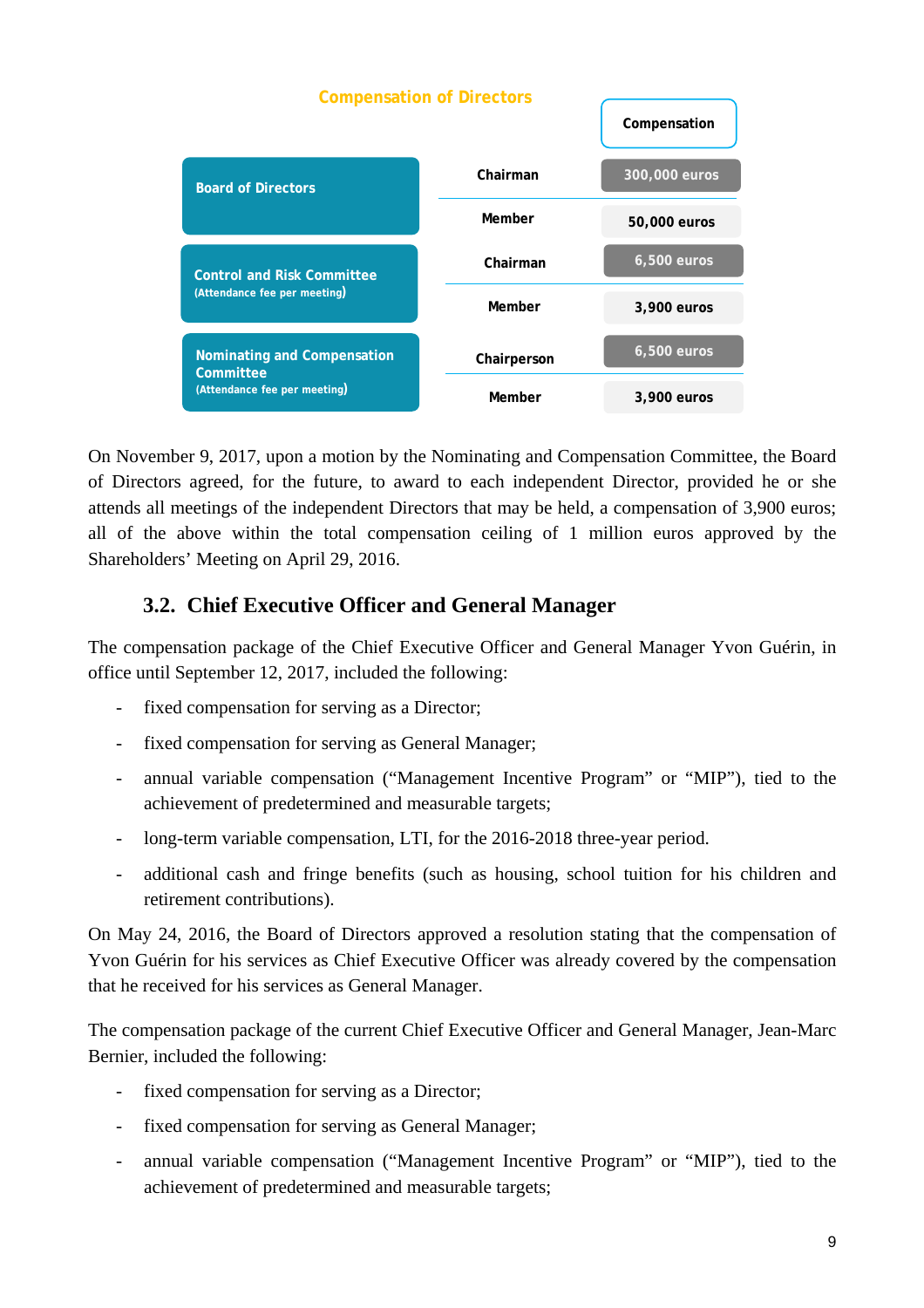- long-term variable compensation, LTI, (cash amount in lieu of the three-year incentive plan for 2018);
- additional cash and fringe benefits (such as housing, school tuition for his children and retirement contributions).



On September 12, 2017, the Board of Directors approved a resolution stating that the compensation of Jean-Marc Bernier for his services as Chief Executive Officer was already covered by the compensation that he receive for his services as General Manager.

Specifically, the annual compensation package of Jean-Marc Bernier includes the following:

- fixed gross annual compensation of 450,000 euros;
- addition to gross compensation of 70,000 euros to offset social security charges in France;
- compensation of 50,000 euros for serving on the Board of Directors;
- target bonus equal to 40% of the fixed compensation, amounting to 180,000 euros.

In addition, Jean-Marc Bernier will receive:

- reimbursement of expenses for housing, schools tuition for his children and social security contribution in France for 192,000 euros;
- cash amount (target) in lieu of the three-year incentive plan for 2018, with the same KPIs and targets, for an amount of up to 150,000 euros.

### **3.3. Executives with Strategic Responsibilities**

The compensation package of Executives with Strategic Responsibilities includes the following:

- fixed compensation;
- annual variable compensation (Management Incentive Program or "MIP"), tied to the achievement of predetermined and measurable targets;
- long-term variable compensation, LTI, for the 2016-2018 three-year period;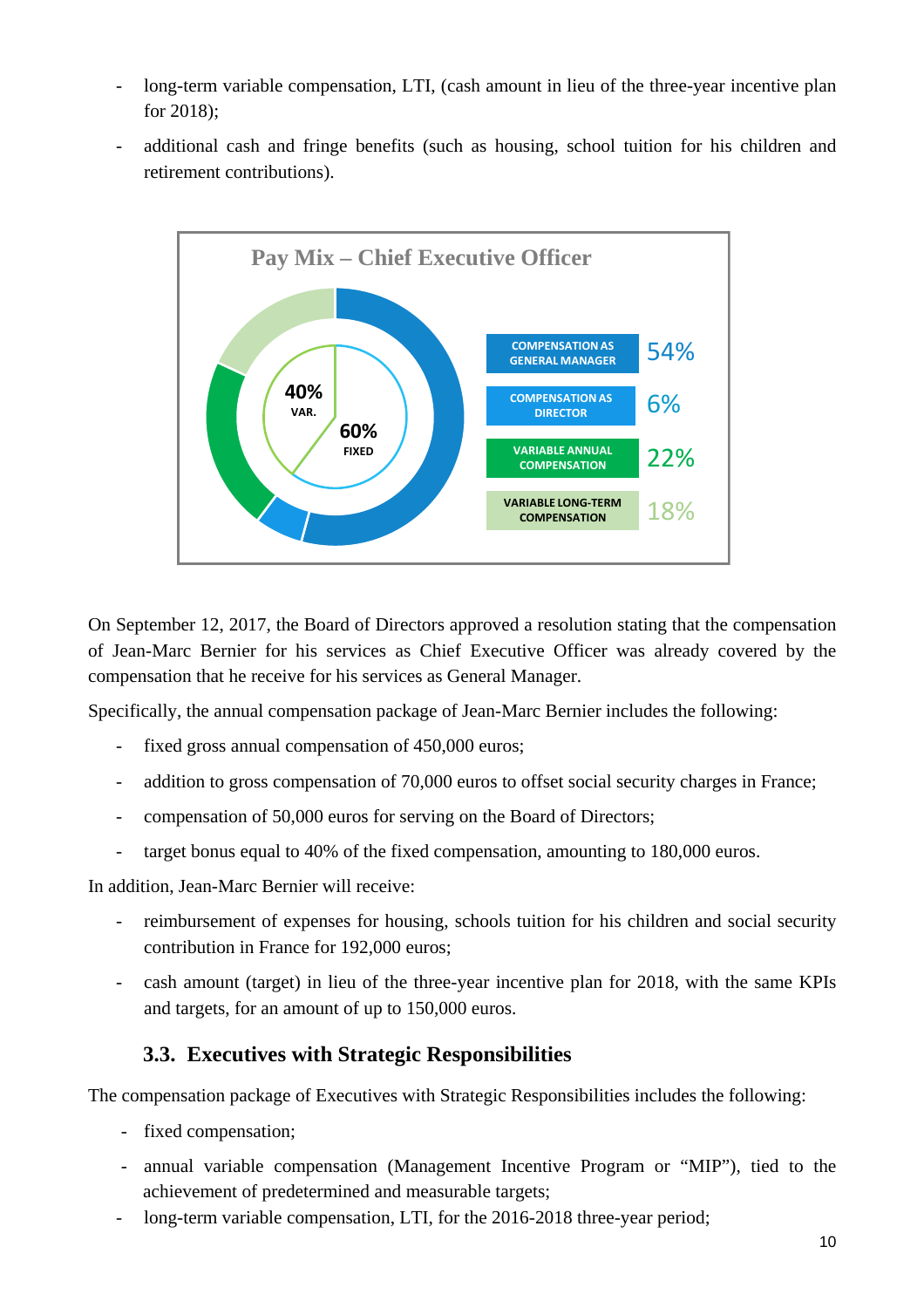fringe benefits, as described in Section 5.4 below.

Because he was appointed Corporate Accounting Documents Officer, the Group Chief Financial Officer is not eligible for inclusion in the Management Incentive Program (MIP).



**Pay Mix – Average Exec. Strategic Responsibilities**

### **4. Balancing Compensation Components**

The main compensation tools used by the Parmalat Group are: fixed compensation, short-term incentives, long-term incentives and benefits.

The approach to total employee compensation is based on a balanced package of fixed and variable, cash and non-cash components that takes into account the Company's strategic objectives and risk profile. Specifically, given the business sector in which Parmalat operates and the characteristics of its activities:

- the amount of the variable compensation is tied to the achievement of specific Company and personal performance targets;
- these targets, which are specified and determined in advance, are directly linked with the process of defining Company objectives;
- the variable component has a relatively small weight within the overall package. The fixed component is sufficiently large, in case no annual variable component is paid, due to the failure to achieve the performance targets. This approach facilitates focusing the beneficiaries not only on short-term objectives, but also on value creation over the intermediate and long term;
- the variable compensation structure calls for payments to be made once a minimum performance threshold, equal to at least 90% of the target, is achieved. If the targets of the budget approved by the Board of Directors are achieved, the target amount (100%) is paid.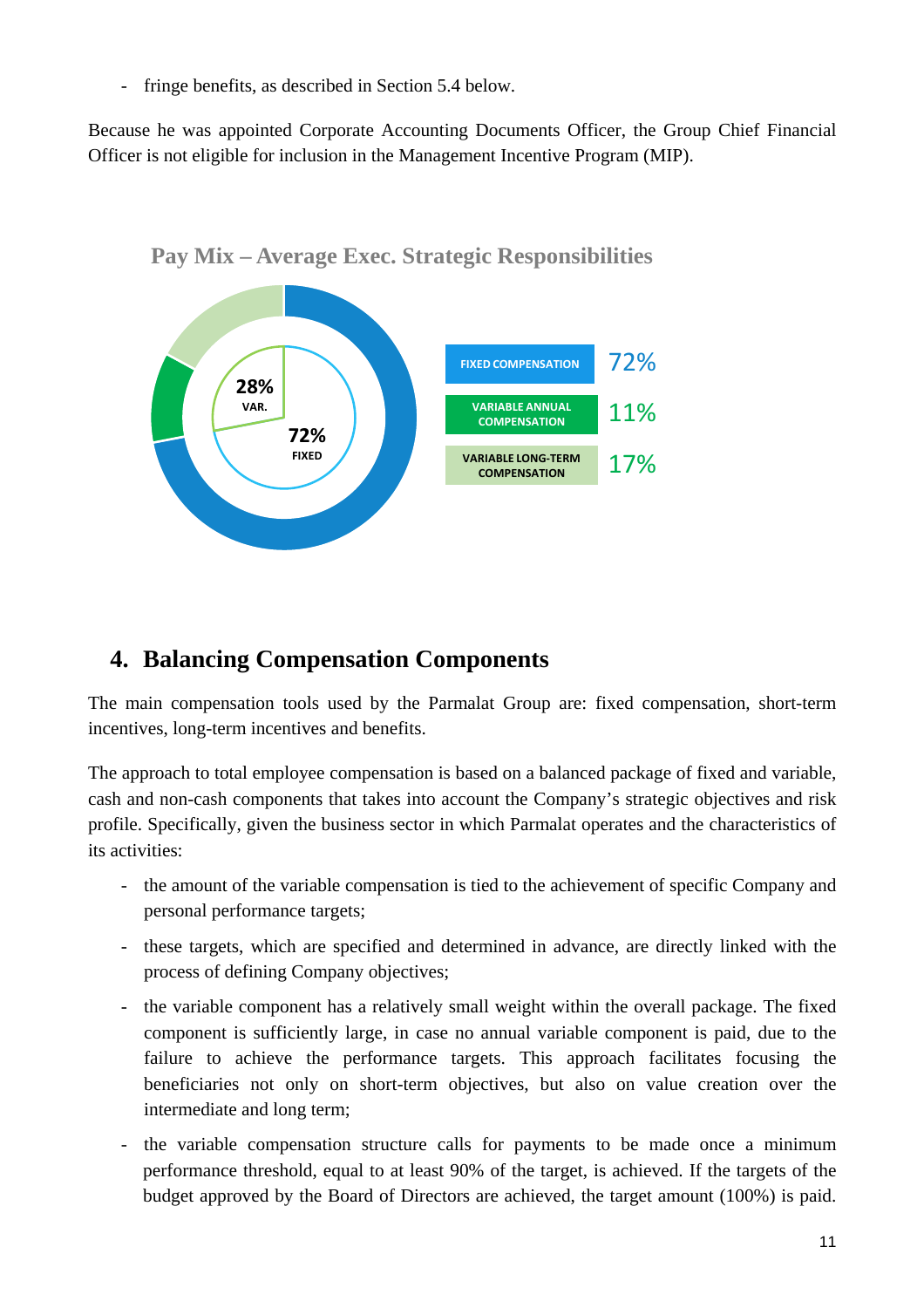Additional payments of up to 150% of the target amount are paid for performances that are equal to or greater than 120% of the assigned target;

- Parmalat adopted a total performance assessment system that takes into account: the achievement of personal objectives, the performance in performing one's functions, and technical and managerial competencies, which includes embracing Parmalat's values.

### **5. Components of the Compensation Package for Top Management**

### **5.1. Fixed Compensation**

The fixed component represents the preponderant portion of the compensation package. It is closely correlated with the position held by a person within the organization and remunerates the responsibilities entailed by that position. It is related to the excellence and quality of the individual contribution.

The amount of the fixed compensation awarded to each Director and Executive with Strategic Responsibilities is reviewed annually, in accordance with the criteria and methods illustrated in Sections 2 and 7.

### **5.2. Annual Variable Compensation**

### **General Remarks**

The variable component of the compensation is aimed at promoting the achievement of outstanding results, establishing a beneficial linkage between compensation and performance.

The fundamental objectives of the Management Incentive Program are:

- to create a single reward system for all Group subsidiaries;
- to maximize the value of the Company's top performers;
- to create a compensation system that enhances the Group's competitiveness.

Within Parmalat's Management Incentive Program, a target is conceived as a system of results that must be achieved.

In order to effectively function as a performance incentive, each target must be "S.M.A.R.T.":

- Specific defined in a clear and unambiguous manner;
- Measurable measured with objective indicators;
- Achievable ambitious and challenging, but nevertheless perceived as achievable;
- Relevant directly related to the Company's medium/long-term strategy;
- Time-framed defined within a predetermined time horizon.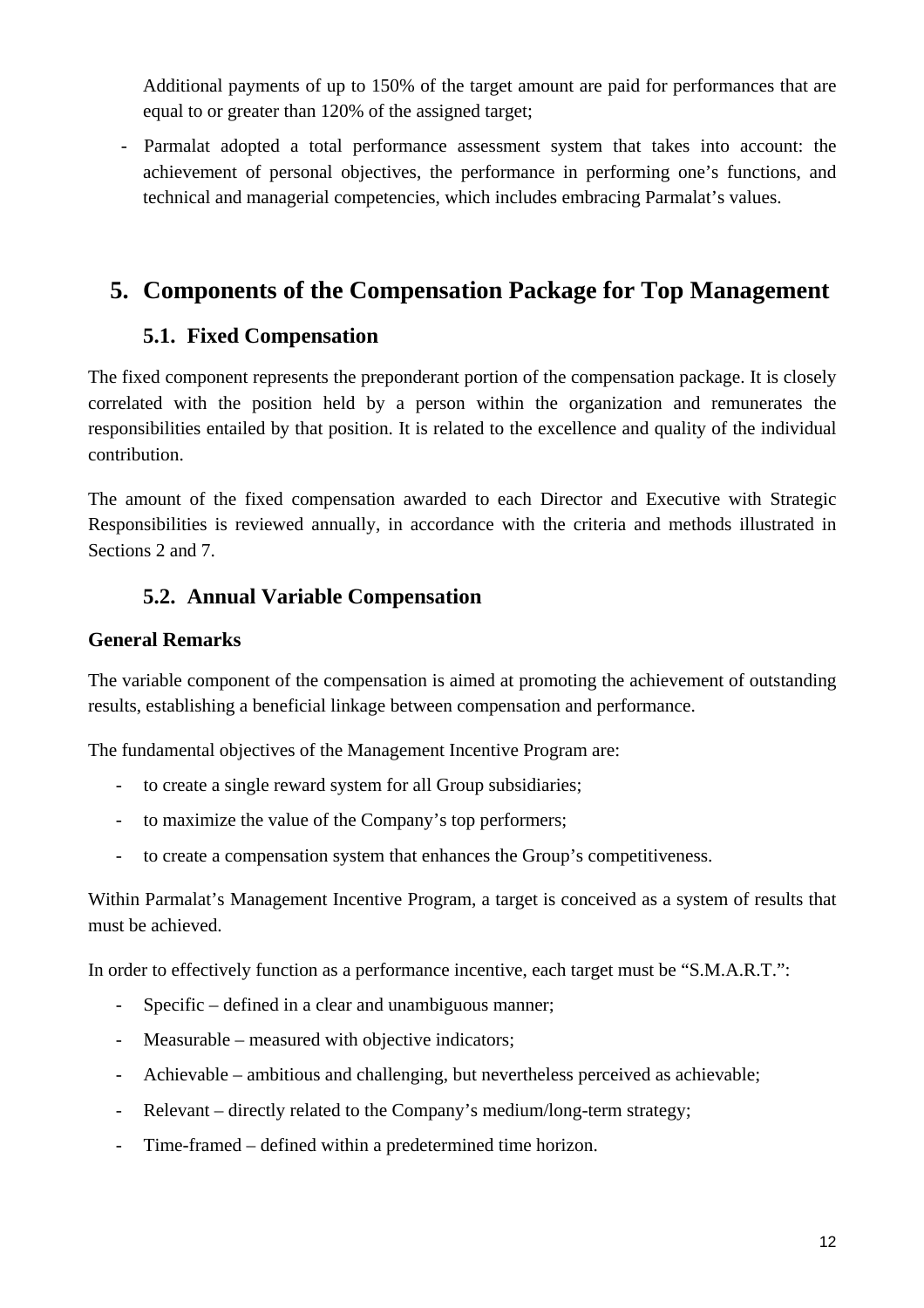#### **Structure and Operating Mechanism**

According to the program, the following targets are assigned to the Chief Executive Officer:

- Group economic and financial targets:
	- o Group Net Sales
	- o Group EBITDA
	- o Group Free Cash Flow
- Assessment by the Board of Directors

The following targets are assigned to Executives with Strategic Responsibilities:

- Group economic and financial targets:
	- o Group Net Sales
	- o Group EBITDA
	- o Group Free Cash Flow
	- o Group Cash Flow
- Function/Individual targets.

The bonuses provided for achieving each target are stated as a percentage of the fixed compensation and are paid in cash. The target variable compensation can range between 30% and 40% of the fixed compensation, depending on the post held.

The variable compensation structure calls for payments to be made once a minimum performance threshold, equal to at least 90% of the target, is achieved. If the targets of the budget approved by the Board of Directors are achieved, the target amount (100%) is paid. Additional payments of up to 150% of the target amount are paid for performances that are equal to or greater than 120% of the assigned target

The relationship between performance and bonus is represented by the incentivization curve shown in the chart that follows: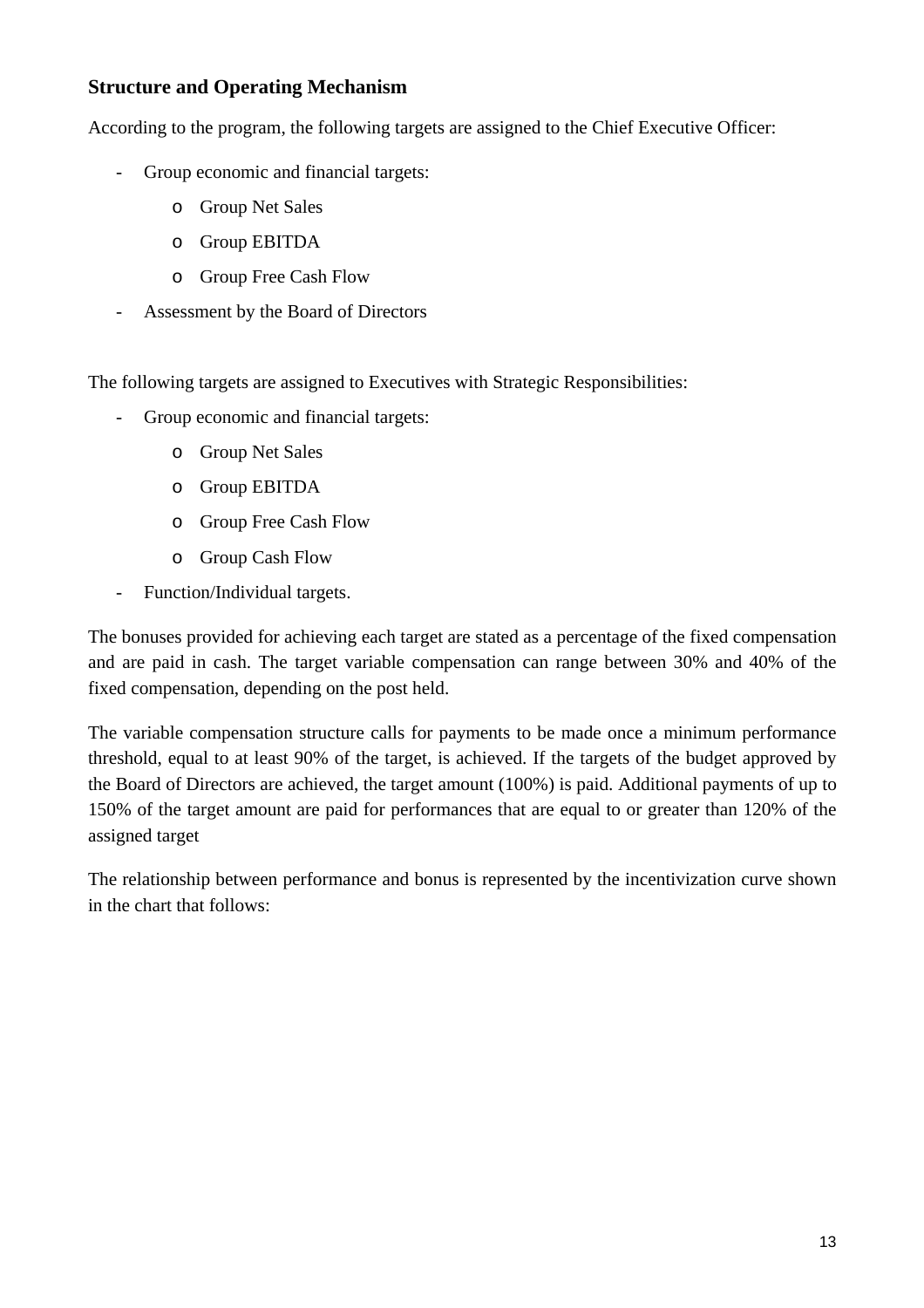

There are also minimum performance thresholds (Group Gate and Country Gate), tied to the EBITDA of the Group and the operating company, the failure to achieve which will prevent the disbursement of any incentive.

#### **Clawback Mechanism**

In accordance with the recommendations of Article 6 of the Corporate Governance Code, the annual variable compensation is subject to and bound by a clawback mechanism.

In accordance with this mechanism the Company will exercise the right to ask each beneficiary to repay the abovementioned bonus if it was paid as a result of and/or in the presence of specific circumstances, such as the presence of incorrect or false data, malicious or severely negligent conduct, and verification of conduct in conflict with or in violation of Company codes of conduct.

The repayment obligation will remain in effect for a period of time after the employment relationship between the beneficiary and the Company ended.

This mechanism shall also apply to Area Managers and CEOs of the main subsidiaries.

### **5.3. Long-term Incentive Plan**

The Long-term Incentive Plan currently in effect was approved by the Shareholders' Meeting on April 29, 2016, valid for the 2016-2018 three-year period.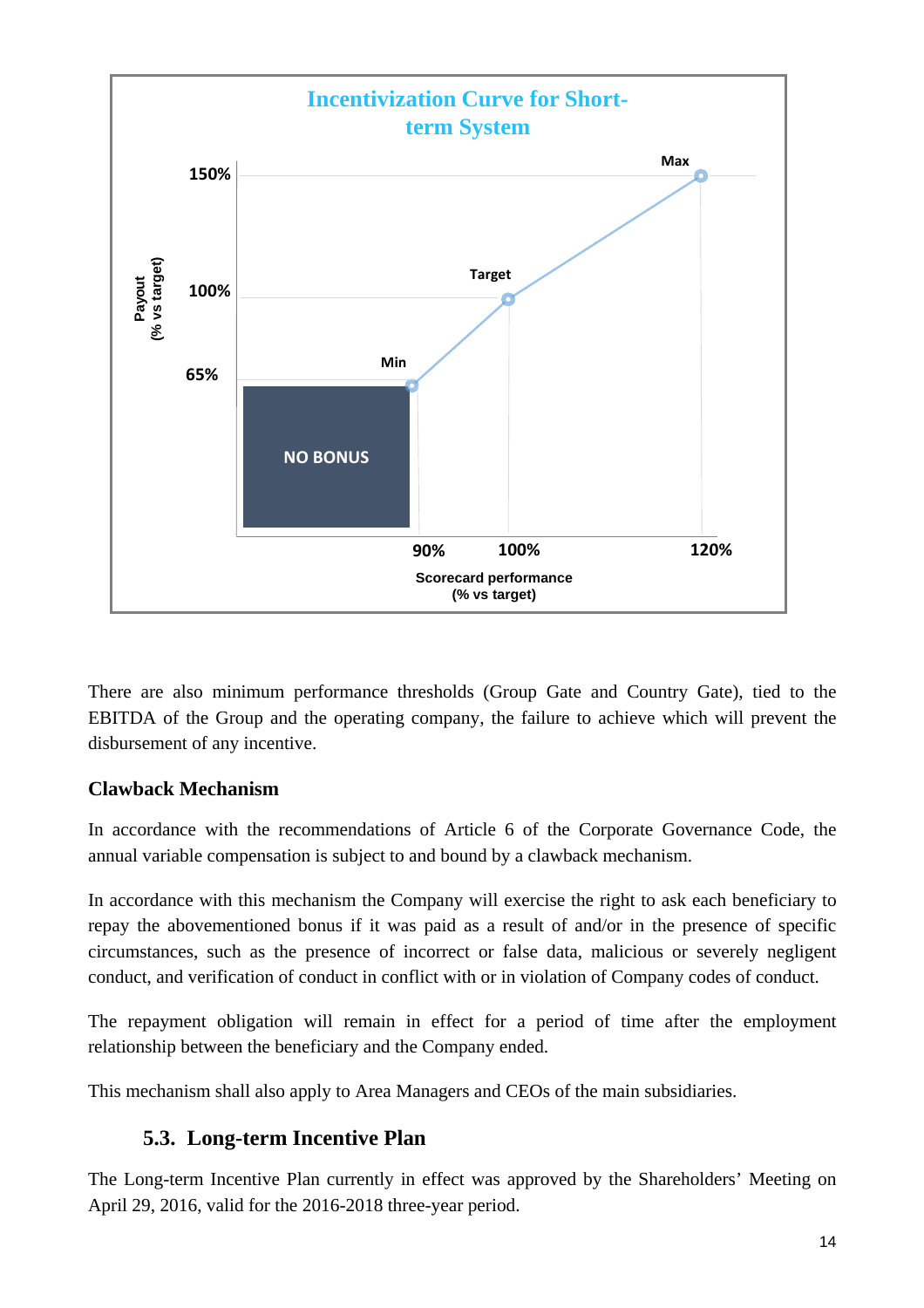This plan pursues the following objectives:

- focus top management on medium/long-term objectives, with an approach based on performance sustainability;
- align the interest of top Management with that of shareholders;
- strengthen retention policies for key resources;
- make the Group's compensation policies more consistent with the recommendations of the Corporate Governance Code for Listed Companies (Article 6) regarding incentive systems for executive Directors and executives with strategic responsibilities.

The Plan consists of the award to each beneficiary of the right to receive a sum of money, conditional both on achieving plan access threshold and attaining the performance targets for the 2016-2018 three-year period.



### **Time Horizon for Long-term Incentivization system**

The following beneficiaries have been designated by the Board of Directors, upon a recommendation by the Chief Executive Officer and General Manager and the Nominating and Compensation Committee:

- The Chief Executive Officer and General Manager of the Parmalat Group;
- The following Parmalat Executives with strategic responsibilities
	- o The Group Chief Financial Officer;
	- o The Group HR Director
	- o The General Counsel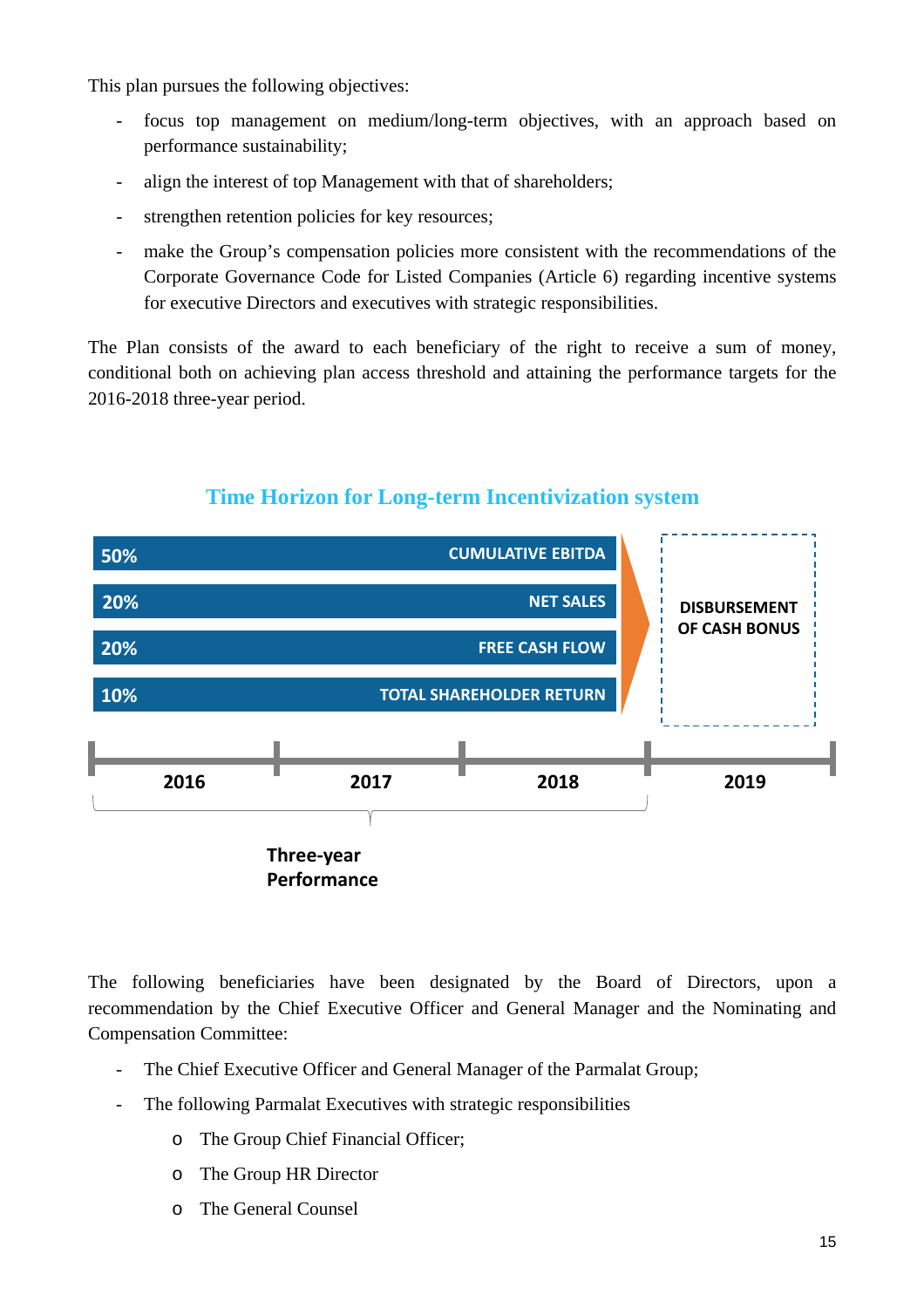Some select Chief Executive Officers of the Companies of the Parmalat Group.

In addition to the requirement of achieving the plan access threshold for three-year EBITDA of the Parmalat Group or its subsidiaries, the actual award of the bonus at the end of the three-year performance period is also conditional on attaining the following specific performance targets:

- a) Cumulative EBITDA for the 2016-2018 three-year period compared with the cumulative EBITDA Target of the 2016-2018 three-year plan;
- b) Net sales amount at the end of the three-year plan (Net sales amount in 2018) compared with the Net sales target for 2018;
- c) Cumulative Free Cash Flow compared with the cumulative Target Free Cash Flow of the 2016-2018 three-year plan;
- d) Parmalat's Total Shareholder Return compared with the performance of this indicator for the companies included in the Italia FTSE Italia Mid Cap Index during the period from January 1, 2016 to December 31, 2018.



The bonus amounts for the first three indicators a), b) and c) will be awarded upon the achievement of a minimum performance level (90% of the target objective), corresponding to a bonus equal to 50% of the bonus provided for achieving the target (100%). The achievement of the maximum target (120% of the target objective) will correspond to the award of a bonus equal to 150% of the bonus provided for achieving the target (100%). The bonuses for intermediate performances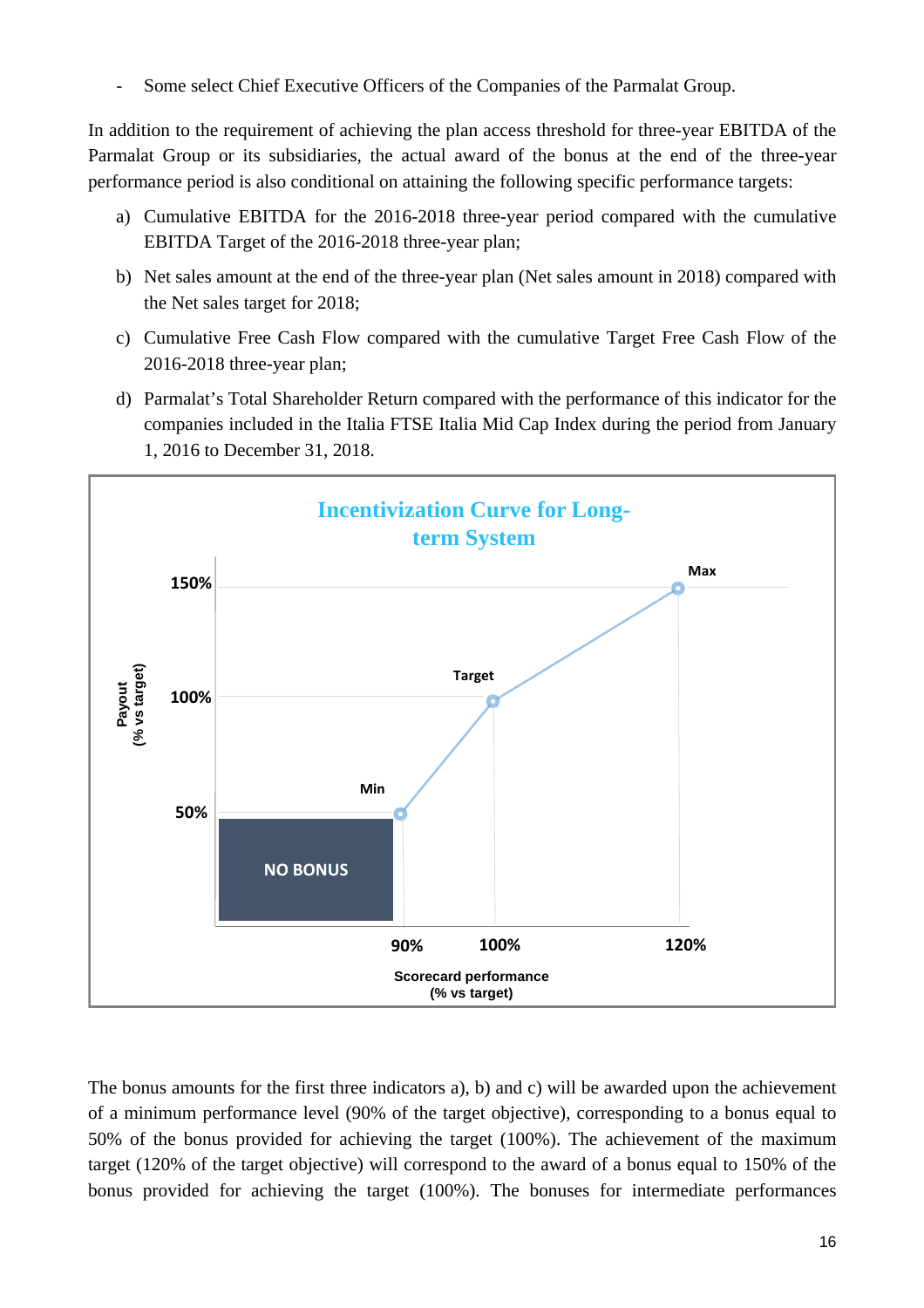between the minimum and the target and between the target and the maximum will be determined by linear interpolation.

As for the bonus component tied Total Shareholder Return (d indicator), the amount of the bonus paid will vary depending on where Parmalat's Total Shareholder Return is positioned relative to the Total Shareholder Return of the FTSE Italia Mid Cap Index.

More specifically, 100% of the bonus will be paid when the Company's Total Shareholder Return is greater than the Total Shareholder Return of the FTSE Italia Mid Cap Index for the Performance Period. If the Company's Total Shareholder Return is equal to or greater than the Total Shareholder Return of the FTSE Italia Mid Cap Index, increased by 10%, a bonus (maximum bonus) equal to 150% of the target bonus (=100%) will be paid.

If the Company's Total Shareholder Return is lower than the Total Shareholder Return of the FTSE Italia Mid Cap Index, the amount of the bonus for this indicator will be zero.

The table depicts the targets and maximum percentages relative to the plan's cluster of personal beneficiaries.

### **Base Salary % Payout**



### **5.4. Benefits**

A set of fringe benefits completes the total compensation package, aligning internal fairness with external competitiveness. The main benefits offered include:

- A Company car;
- Health insurance coverage in excess of the requirements of the applicable National Collective Bargaining Agreement (manufacturing sector managers);
- Housing upon relocation.

## **6. Individual Contracts and Treatment Provided Upon Termination of the Employment Relationship/Administration**

No agreements have been executed by Parmalat and its Directors calling for the payment of an indemnity in the event of resignation or firing/dismissal without cause or if the relationship ends due to a tender offer.